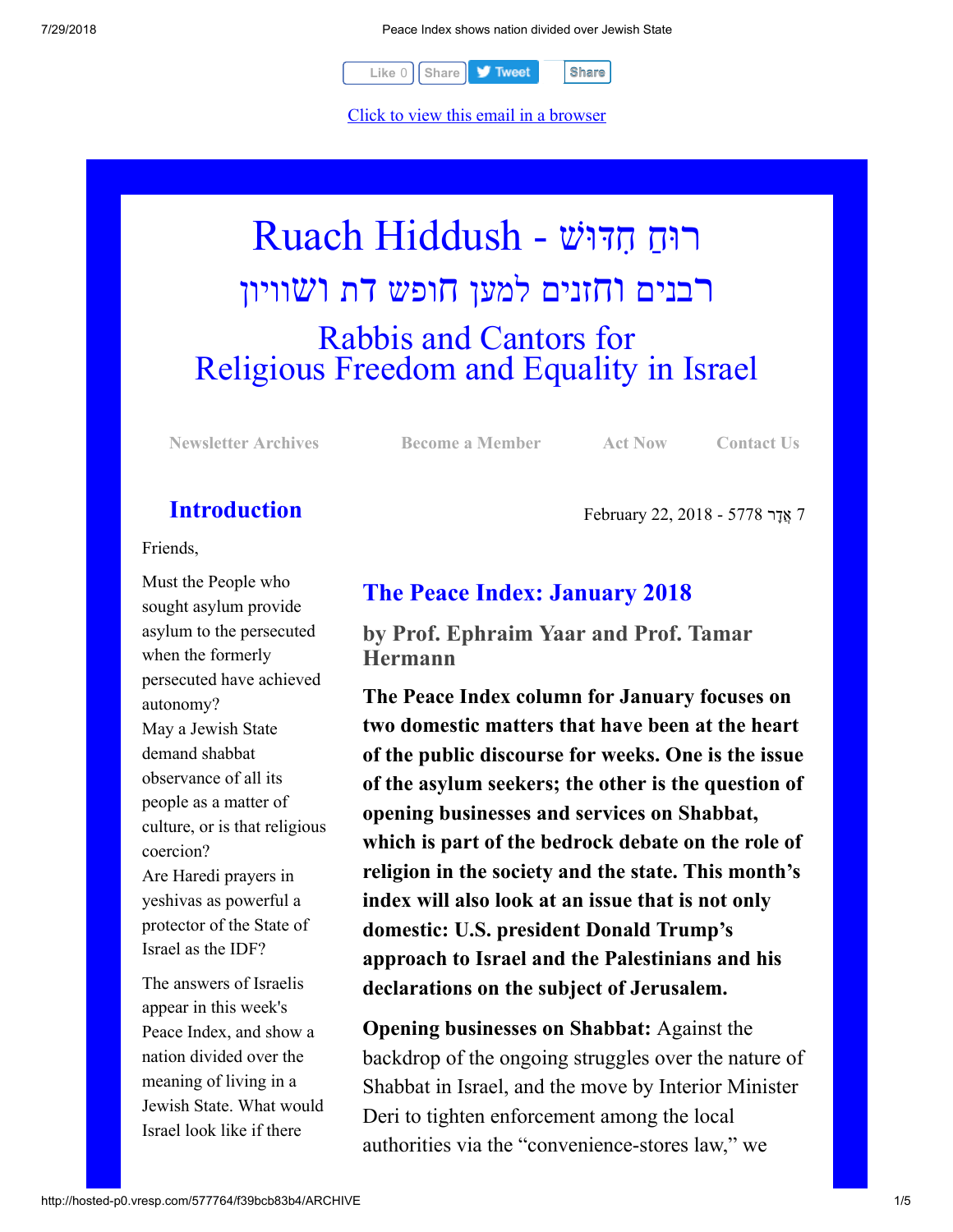were majority rule on religious issues?

That omnipresent issue could be decided if Israel became the State of the Jews, as intended by its Founders, rather than The Jewish State, as currently practiced. What is the role of the ancient category of *mamzerut* in modern life? Must non-believers be coerced by ancient categories dependent upon a theology they do not share, just because they choose to live in the only Jewish State in the world? Not to mention the continuing debate over agunot that is intimately connected?

My heart breaks when I read of women and children whose lives are nearly destroyed by a rabbinate that refuses, as one woman said, to help her humanely resolve the problems exclusively entrusted to the rabbinate.

So much of the content of these debates turns on the status of women. We in the U.S. have in recent months also witnessed the results when powerlessness controls women's lives; and it's not pretty. Fear, coercion, exploitation and depression often follow. Can we imagine ourselves living the destinies of those we love controlled

gauged where the Jewish public stands on this question.

**Devoting themselves to Torah study?** We sought responses to the claim that the study of Torah by haredi young people protects Israel no less than the military service of non-haredi young people.

**Haredim in the government:** Only a minority of the Jewish public (27%) prefers a government that includes the haredi parties, while the majority (53%) prefers a government without them.

**Statements by rabbis against military service by women and against the chief of staff:** A majority of the Jewish public (61%) supports Defense Minister Avigdor Liberman's denunciation of the statements by Chief Rabbi Yitzhak Yosef and Rabbi Shlomo Aviner opposing military service by women.

#### **[FULL ARTICLE >>>](http://www.peaceindex.org/indexMonthEng.aspx?num=329)**

#### **Doomed At Birth**

#### **By Michele Chabin**

**For some Jews, 'mamzer' is more than a curse word. It's a life sentence of secrecy, stigma and shame.**

... She discovered she was pregnant soon after he raped her. In her thirties, childless and aching to be a mother, she decided to raise this unexpected baby on her own.

Back then Sarah, who had divorced a few years earlier in a U.S. civil court, had no idea that her child could be considered a "mamzer" – the closest thing Judaism has to a bastard or an untouchable – not because her child was conceived during a rape, but because, according to Jewish law, Sarah had been married when she was raped.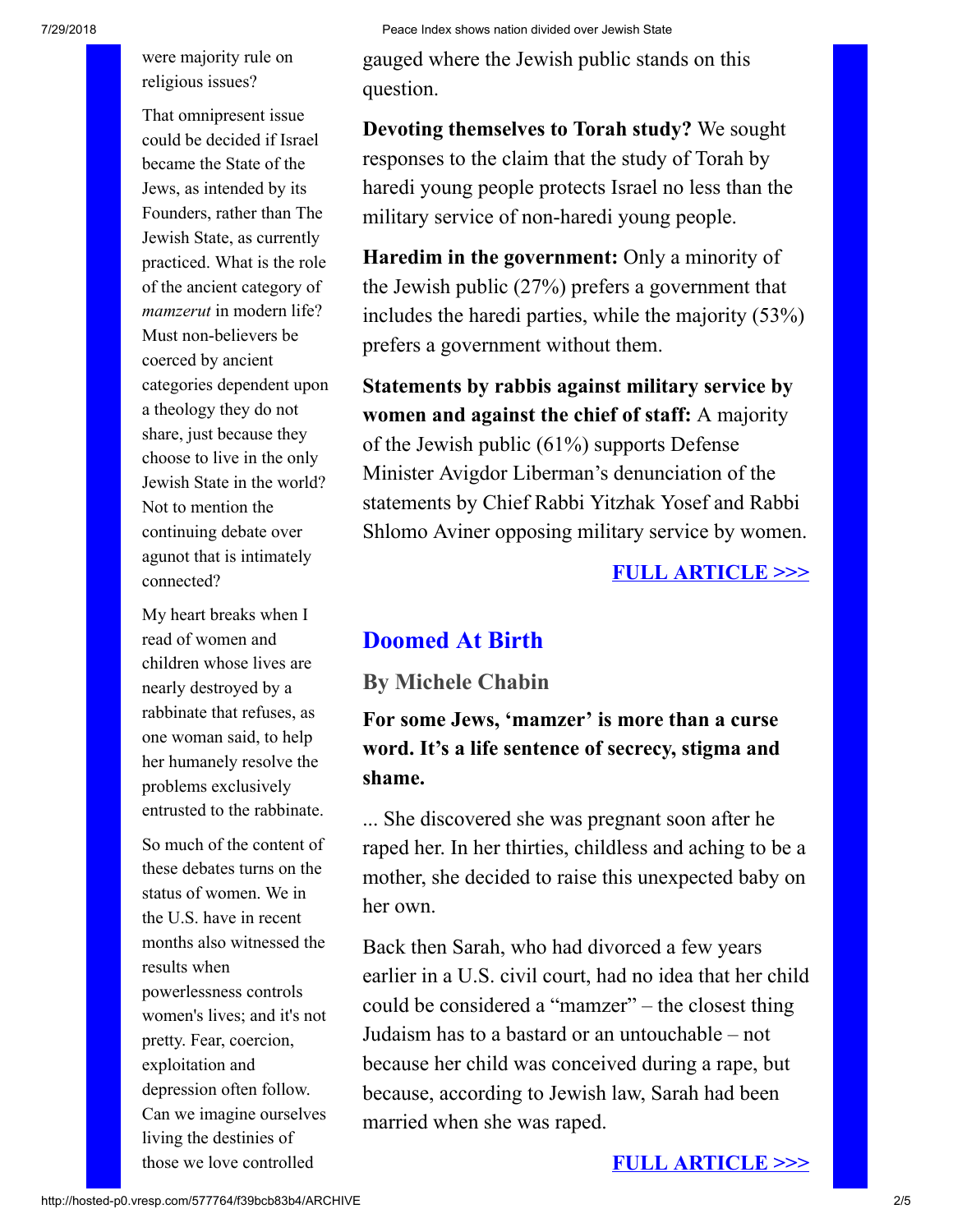by sovereigns who have their own goals and not ours uppermost in their minds? As noted in the article on *mamzerut:* once upon a time there were remedies. But the State sponsored rabbinate has no incentives to labor for the benefit of the common people, least of all women. See the unrepentant misogynistic comments by Rabbi Yosef Kelner about women's innate abilities.

Our colleague at Hiddush, David Bogomolny, authored **a** most [interesting article in Times](http://blogs.timesofisrael.com/speak-to-me-in-arabic/) of Israel, which I have chosen to include both because it's interesting and for the model it provides: "Do not judge your fellow until you have reached his place." (Avot 2:4) If only the official rabbinate thought, as David writes so articulately, how to stand in another's place. What does that require? If we take "speaking the language of the other" as metaphor, it might propose a solution to many of our issues.

We'd love to receive your comments at: ruach@hiddush.org

חג פורים שמח,

Mark H. Levin Editor-in-Chief, Ruach Hiddush

# **Women are 'weak-minded,' rabbi of West Bank yeshiva tells students**

#### **JTA**

**A rabbi who teaches at a pre-military yeshiva in the West Bank told students that women are "weak minded" and "just babble." Rabbi Yosef Kelner also said women have a "limited capacity" for spirituality in the footage broadcast Tuesday by Hadashot news taken at a class on marriage and family.**

... He issued an apology shortly after the footage was broadcast.

"I'm sorry this sort of thing ever came out of me. Sometimes a person fails. I wouldn't say such things today," he said.

Kelner added that his colleagues at the yeshiva are "opposed to both the style and content" of the comments.

The yeshiva reportedly has distanced itself from the rabbi's remarks.

## **[FULL ARTICLE >>>](https://cujf.org/jta/1515019)**

# **Rabbi backtracks on apology after deprecating comments about women**

#### **By Elisha Ben Kimon**

**After issuing apology for discussing the 'spiritual limitation of women' during lesson at premilitary academy, Rabbi Yosef Kelner seems to backtrack, saying his words were edited foolishly and he does not regret what he said.**

... Kelner argued that "malicious and foolish editing" of the recording of his lesson led to a misunderstanding of his meaning. "The long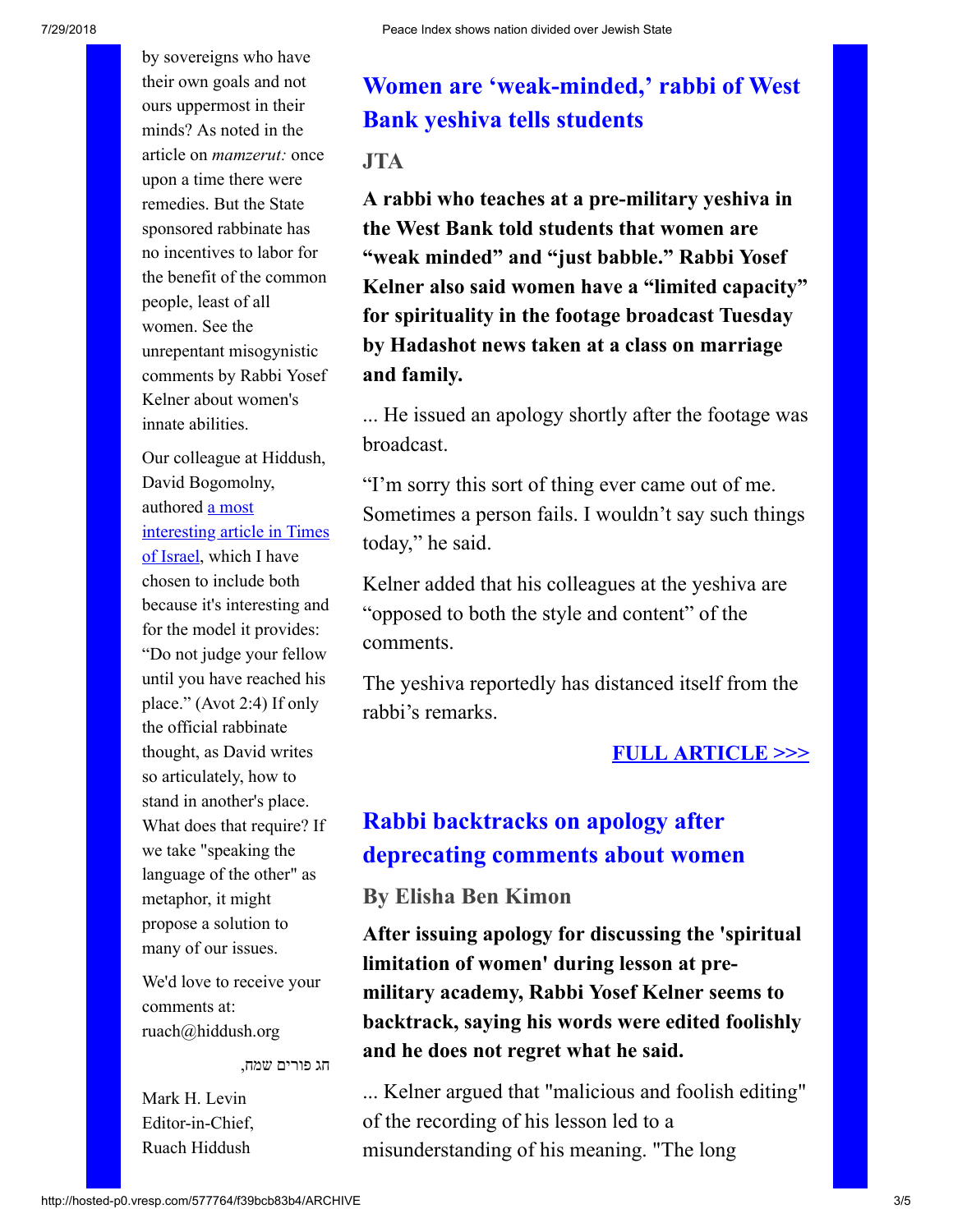### **Contact us**

Email: [ruach@hiddush.org](http://hosted-p0.vresp.com/577764/f39bcb83b4/ruach@hiddush.org) Phone (US): [415-261-3404](callto:415-261-3404) Phone (Israel): [054-779-1179](callto:054-779-1179)

sentence that clarifies my intention was omitted: When I say that women are spiritually limited, the intention is that 'the high brow of world trends, the increase of global perceptions, is not where we expect women to reach notable achievements.' The omission precludes understanding that there is a deeper context to the words other than 'they are stupid,'" he wrote.

#### **[FULL ARTICLE >>>](https://www.ynetnews.com/articles/0,7340,L-5110384,00.html)**

## **Speak to me in Arabic**

### **By David Bogomolny**

**I'm not a political activist of any sort, but I do want to move beyond simply existing side by side with the Arabs around me. I want to gain more insights into their culture and worldviews. I want to engage with them in a substantive way. Most importantly, I want to practice my Arabic with native Arabic speakers, but I don't know where to turn.**

#### **[FULL ARTICLE >>>](http://blogs.timesofisrael.com/speak-to-me-in-arabic/)**

ַ רוּ"ח ִ ּ חדוּ"שׁ היא ארגון של רבנים וחזנים הפועל למימוש מלא של הבטחת מגילת הצעמאות לחופש דת ושוויון. מימוש הבטחה זו חיוני לחיזוק זהותה של מדינת ישראל כמדינה יהודית ודמוקרטית ולהמשך השותפות עם העם היוהדי לתפוצותיו.

Ruach Hiddush is a network of Rabbis and Cantors working to fully realize the promise of Israel's Declaration of Independence, which guarantees religious freedom and equality. The fulfillment of this promise is vital for strengthening Israel as a Jewish and democratic state, and for maintaining the solidarity of world Jewry.

a project of Hiddush מיזם ש ל חדִּוּ"ש